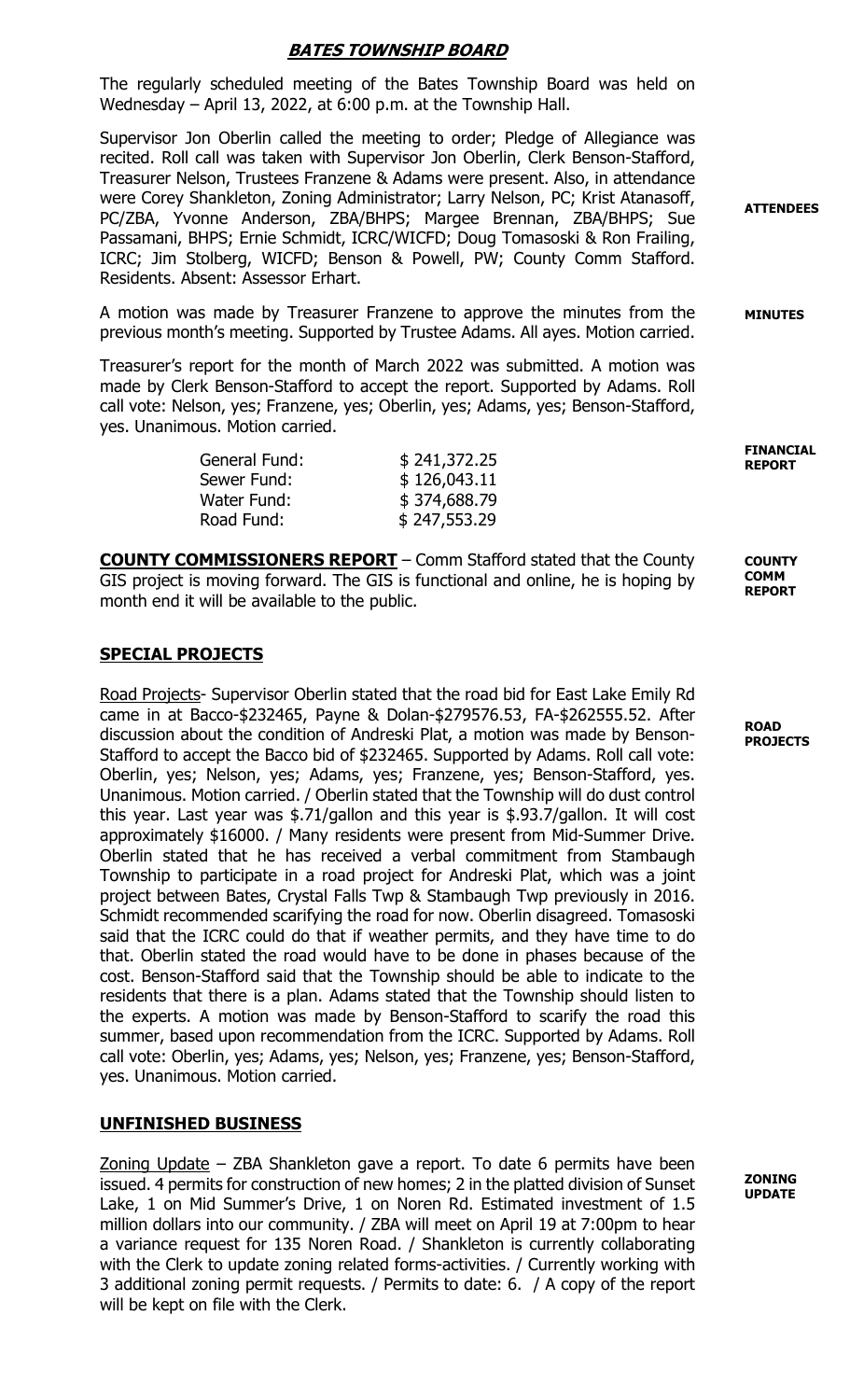#### BATES TOWNSHIP April 13, 2022 Page Two

# UNFINISHED BUSINESS (cont'd)

Zoning Ordinance Request/Siding – The Planning Commission has approved the following action and seeks the approval of the Board of Trustees to adopt a siding ordinance. A motion was made by Franzene to adopt the siding ordinance as follows: "All structures must have a permanent type external covering, such as stone, vinyl, or wood siding. No structure shall be without such covering for more than 1 (one) year. Supported by Adams. Roll call vote: Oberlin, yes; Benson-Stafford, yes; Franzene, yes; Adams, yes; Nelson, yes. Unanimous. Motion carried. Ordinance will be effective 30 days from publication.

Zoning Policy Change Request/Hall Rental Agreement – The Planning Commission has approved the following action and seeks the approval of the Board of Trustees to proceed with implementation: A motion was made by Franzene to indicate on the Bates Township Hall rental agreement that the use of all marijuana is prohibited on Bates Hall property and the sale of all adult items as well as any paraphernalia related items is prohibited. Supported by Adams. Roll call vote: Benson-Stafford, yes; Oberlin, yes; Franzene, yes; Nelson, yes; Adams, yes. Unanimous. Motion carried.

Zoning Resolution Request/Dark Sky – The Planning Commission has approved the following action and seeks the approval of the Board of Trustees to adopt the following resolution. A motion was made by Adams to adopt the Dark Sky Resolution which states the following: "Bates Township is a Dark Sky Conscious Community. This Resolution is for the benefit of attracting tourism as well as getting Bates included in the State of Michigan Dark Sky Tourism Campaign. Dark Sky is an already existing natural resource in our community and requires no additional resources to maintain. The Planning Commission would oppose any additional ordinances mandating residence to maintain this resource but does feel it beneficial to promote." Supported by Franzene. Roll call vote: Nelson, yes; Oberlin, yes; Benson-Stafford, yes; Franzene, yes; Adams, yes. Unanimous. Motion carried.

Zoning Permit  $#20$  Violation Update – Oberlin stated that the Judge will be reviewing the case and may force a settlement. The Board requested to go to trial which will happen in June, if the Judge does not force a settlement. Andersen's asked why they were not kept in the loop regarding upcoming dates. Brennan stated that the Board has an obligation to enforce its ordinances. Adams stated that is what we are trying to do and why we requested to go to trial.

Bates Hall Preservation Society Update – Sue Passamani gave an update and said that there is a raffle ticket fund raiser and a Buy A Brick Fund raiser. Both are receiving great community support. / Also, they have met with Lou Golbach /General Concrete about a foundation. They are talking to other Contractors that have good references.

EGLE Sewer Lagoon– Oberlin stated that the agreement has been signed with UP Engineers. Testing should begin in May.

Perch Lake / Waste Disposal – Supervisor Oberlin stated that he did research and provided the information to the Perch Lake Assn.

Bates Twp Sign/Nick Baumgartner Update – Supervisor Oberlin still has to talk to KC from Krist regarding ideas for sign placement. No action taken. Tabled until next meeting.

Park Campground Hosts/Reservations – Treasurer Nelson stated that the original host had to back out because he was no longer coming to the area. A local Bates Township couple signed on to be Park Hosts. It will be determined if they will also be taking the reservations. This will be decided by Memorial Day.

ZONING – SIDING **ORDINANCE** 

ZONING – HALL RENTAL AGREEMENT

ZONING – DARK SKY RESOLUTION

ZONING-PERMIT #20 VIOLATION

BHPS

EGLE-SEWER LAGOON

PERCH LAKE WASTE DISPOSAL

BATES SIGN-NICK BAUMGART-NER

> PARK HOSTS RESER-VATIONS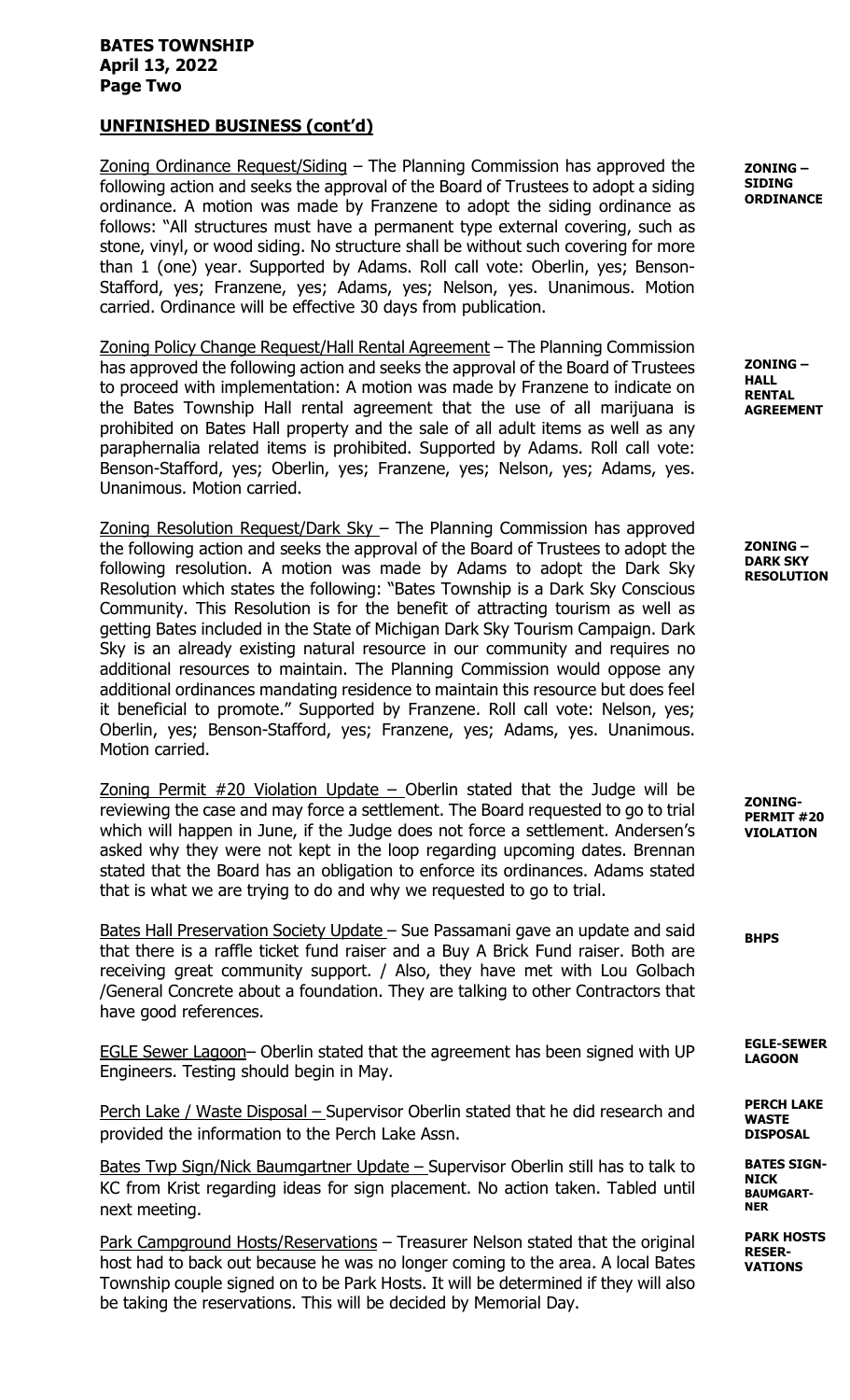#### BATES TOWNSHIP April 13, 2022 Page Three

## NEW BUSINESS

Attorney Report - Nothing new to report.

Assessor Report – Oberlin gave an overview of the report which included the March BOR which saw 11 Disabled Veterans Exemptions, 8 petitions regarding uncapping and 2 assessed value appeals. Assessor Erhart thanked Trustee Adams and the BOR members for their extra work on the assessing records retention as well as Clerk Benson-Stafford for getting the filing cabinets and supplies for the project. Erhart hopes to complete the project this summer. / Oberlin contacted McBroom's office trying to get the state to supplement the loss of tax revenues due to Veterans exemptions.

Windsor Center Millage – Gary Pisoni was present and requested the Board adopt a resolution to put the Windsor Recreation Authority millage request language on the August ballot. Trustee Adams asked if there is a plan in place if the millage does not pass. Pisoni stated the Board has 5 volunteers and at this time the building could not support itself without the millage. A motion was made by Adams to pass a resolution allowing the millage language to be on the August ballot. Supported by Franzene. Roll call vote: Oberlin, yes; Nelson, yes; Benson-Stafford, yes; Adams, yes; Franzene, yes. Unanimous. Motion carried.

Bates Township Rec Plan – The plan will expire at the end of 2022. A rec plan must be in place in order to apply for any MDNR grants. A motion was made by Franzene to reach out to GEI for an estimate since they have been involved with helping to create the past two plans. Supported by Nelson. Roll call vote: Oberlin, yes; Benson-Stafford, yes; Nelson, yes; Adams, yes; Franzene, yes. Unanimous. Motion carried.

Ballot Storage Containers - Clerk Benson-Stafford explained that every 4 years the Iron County Board of Canvassers must inspect the ballot storage containers to make sure they are secure. Since the Bates storage containers are old/obsolete she made a request to purchase new containers at an estimated cost of \$500. A motion was made by Oberlin to approve the purchase. Supported by Adams. Roll call vote: Franzene, yes; Nelson, yes; Adams, yes; Oberlin, yes; Benson-Stafford, yes. Unanimous. Motion carried.

Employee 90 Day Review – Benson-Stafford request the wage increase for Powell who was coming on the 90-day review. She noted that he is doing an exceptional job. Benson-Stafford made a motion to increase his wage from \$18.00/hour to \$19.00/hour. Oberlin stated that he would like to see the increase be \$.50/hour as originally proposed at hire. \$19.00/hour was supported by Adams. Roll call vote: Franzene, yes; Nelson, yes; Adams, yes; Oberlin, yes; Benson-Stafford, yes. Unanimous. Motion carried.

Memorial Day Ceremony Budget – A motion was made by Oberlin to approve a budget of \$400 for the continental breakfast. Supported by Nelson. All ayes. Motion carried.

Veterans Memorial – PW Benson will contact the Engraver to get the names on the memorial.

Clean Kill – A motion was made by Adams to have the hall and shop sprayed for flies at an estimated cost of \$350. Supported by Benson-Stafford. All ayes. Motion carried.

Project Graduation - A motion was made by Oberlin to support the project with \$75. Supported by Adams. All ayes. Motion carried.

May Roadside Cleanup - Oberlin will head up the  $3<sup>rd</sup>$  annual roadside cleanup on Saturday, May  $21^{st}$  from 8:00-11:00. Leaving from the Bates Township Shop.

ATTORNEY REPORT

ASSESSOR REPORT

WINDSOR CENTER MILLAGE

BATES REC PLAN

BALLOT **STORAGE** CONTAINERS

EMPLOYEE 90 DAY REVIEW

MEMORIAL DAY BUDGET

VETERANS MEMORIAL

CLEAN KILL

PROJECT GRADUA-**TION** 

**MAY** ROADSIDE **CLEANUP**